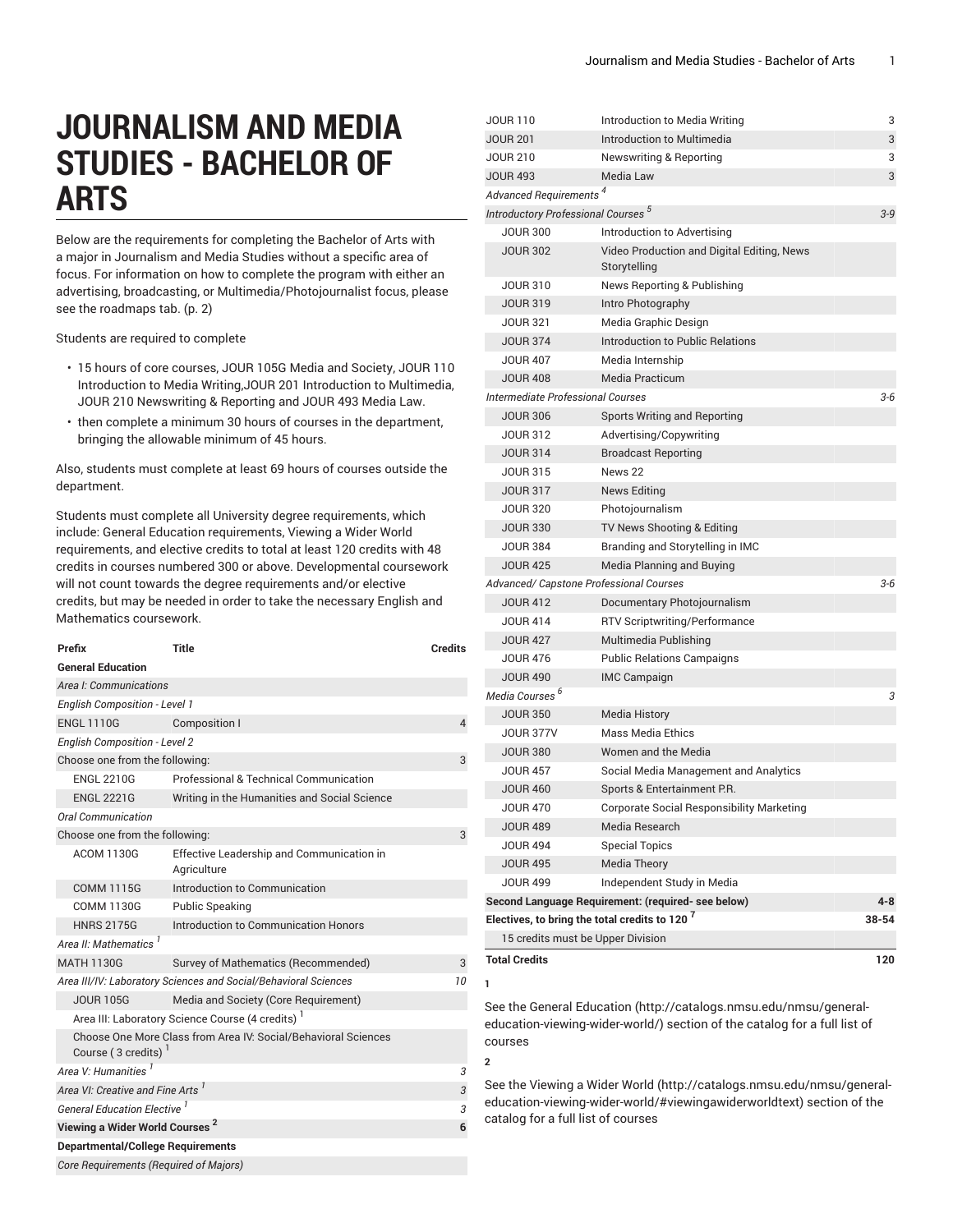#### **3**

Students must complete 27 credits of non-core courses, including at least one course from each category listed above, introductory professional course, intermedia professional course, capstone course, and media course. Number of credits listed next to each category is recommended, not required. Entry into courses is subject to successful completion of appropriate prerequisites.

**4**

All introductory classes, except JOUR 310 News Reporting & Publishing and JOUR 374 Introduction to Public Relations, do not require any prerequisite class to get into these classes. Students must successfully finish JOUR 210 Newswriting & Reporting to get into JOUR 310 News Reporting & Publishing and JOUR 110 Introduction to Media Writing to get into JOUR 374 Introduction to Public Relations.

#### **5**

Students should take at least one class from media courses. For Ad/PR students, JOUR 457 Social Media Management and Analytics, JOUR 470 Corporate Social Responsibility Marketing and JOUR 489 Media Research are recommended.

#### **7**

Elective credit may vary based on prerequisites, dual credit, AP credit, double majors, and/or minor coursework. The amount indicated in the requirements list is the amount needed to bring the total to 120 credits and may appear in variable form based on the degree. However students may end up needing to complete more or less on a case-by-case basis and students should discuss elective requirements with their advisor.

### **Second Language Requirement**

For the Bachelor of Arts in Journalism and Media Studies there is a one year second language requirement, the options to complete this requirement are listed below. The number of credits that a student needs to take may vary depending on what level they come in with. Please speak with an advisor for more information as to which courses you will need to take to fulfill the second language requirement for this degree.

| Option 1:                                       |                                                                                                                         |                |
|-------------------------------------------------|-------------------------------------------------------------------------------------------------------------------------|----------------|
| Prefix                                          | Title                                                                                                                   | <b>Credits</b> |
| Complete one of the following sequences:        |                                                                                                                         |                |
| <b>CHIN 1110</b><br>& CHIN 1120                 | Mandarin Chinese I<br>and Mandarin Chinese II                                                                           | $4 - 8$        |
| <b>FRFN 1110</b><br>& FREN 1120                 | French I<br>and French II                                                                                               | $4 - 8$        |
| <b>GRMN 1110</b><br>& GRMN 1120                 | German I<br>and German II                                                                                               | $4 - 8$        |
| JAPN 1110<br>& JAPN 1120                        | Japanese I<br>and Japanese II                                                                                           | $4 - 8$        |
| <b>SPAN 1110</b><br>& SPAN 1120                 | Spanish I<br>and Spanish II                                                                                             | $4 - 8$        |
| PORT 1110<br>& PORT 1120                        | Portuguese I<br>and Portuguese II                                                                                       | $3-6$          |
| For Heritage Speakers:                          |                                                                                                                         |                |
| <b>SPAN 1210</b><br>& SPAN 1220<br>or SPAN 2210 | Elementary Spanish for Heritage Learners I<br>and Spanish for Heritage Learners II<br>Spanish for Heritage Learners III | $3-6$          |
|                                                 |                                                                                                                         |                |

## **Option 2:**

| Prefix           | <b>Title</b>                                                       | <b>Credits</b> |
|------------------|--------------------------------------------------------------------|----------------|
| C- or better):   | Complete the following sequence for American Sign Language (with a |                |
| <b>SIGN 1110</b> | American Sign Language I                                           | 3              |
| <b>SIGN 1120</b> | American Sign Language II                                          | 3              |
| Option 3:        |                                                                    |                |
| Prefix           | <b>Title</b>                                                       | <b>Credits</b> |
|                  | Challenge the 1120 level for the following courses:                |                |
| <b>CHIN 1120</b> | Mandarin Chinese II                                                | $\overline{4}$ |
| or FREN 1120     | French II                                                          |                |
| or GRMN 1120     | German II                                                          |                |
| or JAPN 1120     | Japanese II                                                        |                |
| or SPAN 1120     | Spanish II                                                         |                |
| ΟR               |                                                                    |                |
|                  | Challenge the 1120/1220/2210 level for the following courses:      |                |
| PORT 1120        | Portuguese II                                                      | 3              |
| or SPAN 1220     | Spanish for Heritage Learners II                                   |                |
| or SPAN 2210     | Spanish for Heritage Learners III                                  |                |

#### **Option 4:**

Pass a three-credit, upper-division course (numbered 300 or above) taught in a second language by the department of Languages and Linguistics.

#### **Option 5:**

Obtain college certification of completion of three years of a second language at the high school level with a grade of C- or higher in the second-year level.

#### **Option 6:**

By obtaining certification of a working knowledge of a Native American language from the American Indian program director.

#### **Option 7:**

By obtaining, from the head of the Department of Languages and Linguistics, certification of a working knowledge of a second language if such language is not taught at NMSU.

#### **Option 8:**

In the case of a foreign student who is required to take the TOEFL exam admission, the dean will automatically waive the second language requirement.

## <span id="page-1-0"></span>**A Suggested Plan of Study for Students**

This roadmap assumes student placement in MATH 1130G Survey of Mathematics and ENGL 1110G Composition I. The contents and order of this roadmap may vary depending on initial student placement in mathematics and English. It is only a suggested plan of study for students and is not intended as a contract. Course availability may vary from fall to spring semester and may be subject to modification or change.

Below are the roadmaps for the Bachelor of Arts with a Major in Journalism and Media Studies, the department has four focus areas that students can follow to complete their degree in an area of study that benefits them: a general journalism and media studies, advertising, broadcasting and multimedia/photojournalism focuses. *These are not considered official concentrations and will not appear on a student's transcript or within their student record.*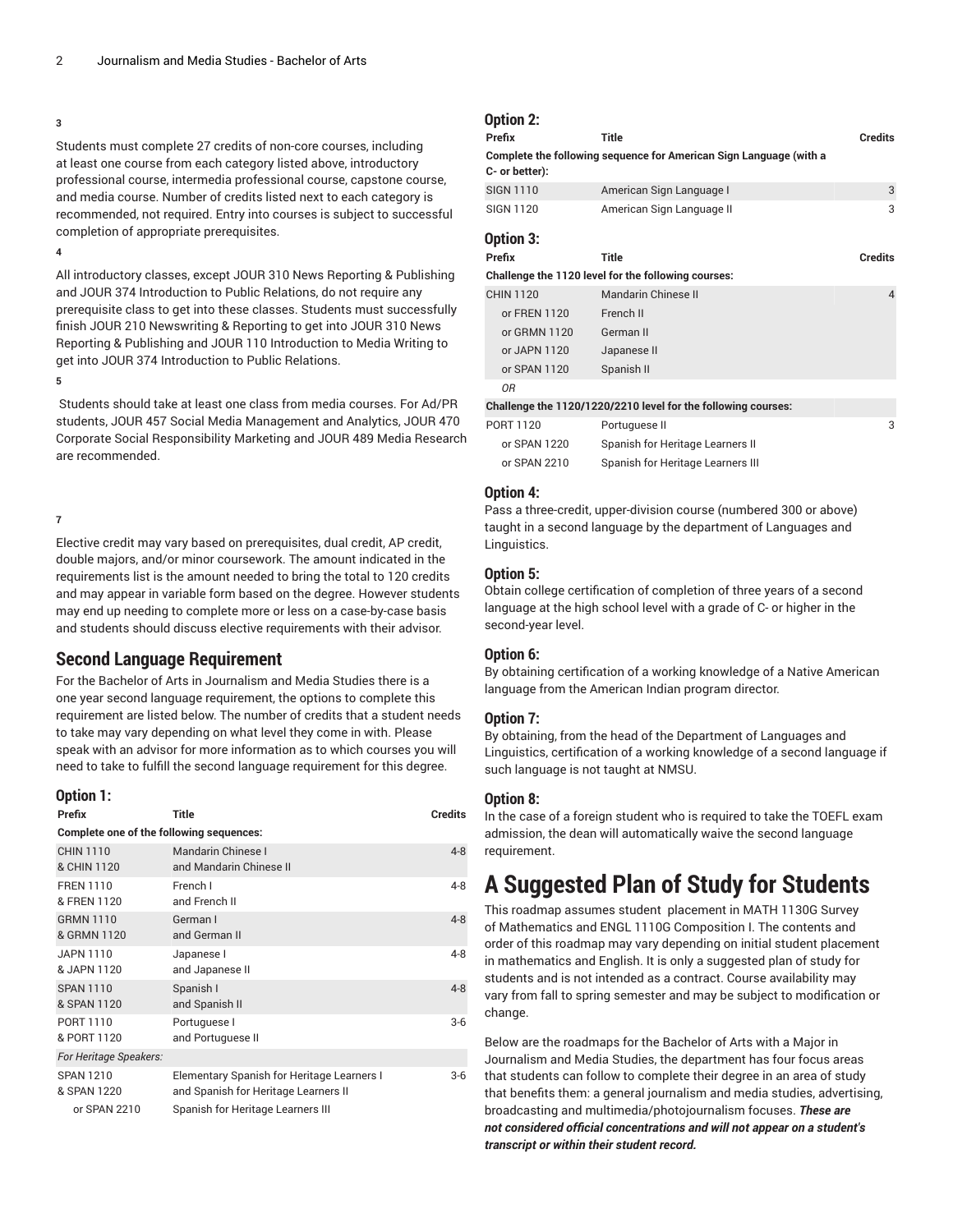## **General Focus**

| <b>First Year</b>                                                          |                                                                   |                |
|----------------------------------------------------------------------------|-------------------------------------------------------------------|----------------|
| Fall                                                                       |                                                                   | <b>Credits</b> |
| <b>ENGL 1110G</b>                                                          | Composition I (C- or better)                                      | $\overline{4}$ |
| Area II: Mathematics Course <sup>1</sup>                                   |                                                                   | $3 - 4$        |
| <b>MATH 1130G</b>                                                          | Survey of Mathematics (C- or better<br>(Recommended))             |                |
| <b>JOUR 105G</b>                                                           | Media and Society (C- or better, and will count<br>for Gen. Ed)   | 3              |
| Area V: Humanities Course <sup>1</sup>                                     |                                                                   | 3              |
| <b>JOUR 110</b>                                                            | Introduction to Media Writing                                     | 3              |
|                                                                            | <b>Credits</b>                                                    | $16 - 17$      |
| Spring                                                                     |                                                                   |                |
| Choose one from the following:                                             |                                                                   | 3              |
| <b>ENGL 2210G</b>                                                          | Professional & Technical Communication                            |                |
| <b>ENGL 2221G</b>                                                          | Writing in the Humanities and Social Science                      |                |
| Area III: Laboratory Science Course '                                      |                                                                   | 4              |
| Area IV: Social/Behavioral Sciences Course 1                               |                                                                   | 3              |
| <b>JOUR 210</b>                                                            | Newswriting & Reporting                                           | 3              |
| <b>JOUR 201</b>                                                            | Introduction to Multimedia                                        | 3              |
|                                                                            | <b>Credits</b>                                                    | 16             |
| <b>Second Year</b>                                                         |                                                                   |                |
| Fall                                                                       |                                                                   |                |
|                                                                            | JOUR Introductory Professional Course (C- or better) <sup>5</sup> | 3              |
|                                                                            | JOUR Introductory Professional Course (C- or Better) <sup>5</sup> | 3              |
| Choose from one of the following:                                          |                                                                   | 3              |
| <b>ACOM 1130G</b>                                                          | Effective Leadership and Communication in                         |                |
|                                                                            | Agriculture<br>Introduction to Communication                      |                |
| <b>COMM 1115G</b>                                                          |                                                                   |                |
| <b>COMM 1130G</b>                                                          | <b>Public Speaking</b>                                            |                |
| <b>HNRS 2175G</b><br><b>General Education Elective Course</b> <sup>1</sup> | Introduction to Communication Honors                              |                |
| Second Language Requirement: 1110- level 3                                 |                                                                   | 3<br>4         |
|                                                                            | <b>Credits</b>                                                    |                |
|                                                                            |                                                                   | 16             |
| Spring                                                                     | JOUR Introductory Professional Course (C- or better) <sup>5</sup> |                |
|                                                                            | JOUR Intermediate Professional Course (C- or better) <sup>6</sup> | 3              |
| Elective Course <sup>4</sup>                                               |                                                                   | 3              |
|                                                                            |                                                                   | 3<br>4         |
| Second Language Requirement: 1120- level 3<br>Elective Course <sup>4</sup> |                                                                   |                |
|                                                                            |                                                                   | 3              |
|                                                                            | <b>Credits</b>                                                    | 16             |
| <b>Third Year</b>                                                          |                                                                   |                |
| Fall                                                                       |                                                                   |                |
|                                                                            | JOUR Introductory Professional Course (C- or better) <sup>5</sup> | 3              |
|                                                                            | JOUR Intermediate Professional Course (C- or better) <sup>6</sup> | 3              |
| JOUR - Media Course (C- or better) <sup>7</sup>                            |                                                                   | 3              |
| Elective - Upper Division Course <sup>4</sup>                              |                                                                   | 3              |
| VWW - Viewing a Wider World 8                                              |                                                                   | 3              |
|                                                                            | <b>Credits</b>                                                    | 15             |
| Spring                                                                     |                                                                   |                |
| JOUR - Upper Division Elective (C- or better)                              |                                                                   | 3              |
| JOUR - Upper Division Elective (C- or better)                              |                                                                   | 3              |
| JOUR Advanced Professional Course <sup>9</sup>                             |                                                                   | 3              |
| VWW - Viewing a Wider World <sup>8</sup>                                   |                                                                   | 3              |
| Elective- Upper Division Course <sup>4</sup>                               |                                                                   | 3              |
|                                                                            | <b>Credits</b>                                                    | 15             |

#### **Fourth Year Fall**

|                                               | <b>Total Credits</b>                                 | 121-122 |
|-----------------------------------------------|------------------------------------------------------|---------|
|                                               | <b>Credits</b>                                       | 12      |
| Elective Course <sup>4</sup>                  |                                                      | 3       |
| Elective - Upper Division Course <sup>4</sup> |                                                      | 3       |
|                                               | JOUR - Upper Division Elective Course (C- or better) | 3       |
| JOUR Advanced Professional Course 9           |                                                      | 3       |
| Spring                                        |                                                      |         |
|                                               | <b>Credits</b>                                       | 15      |
| Elective- Upper Division Course <sup>4</sup>  |                                                      | 3       |
| Elective- Upper Division Course <sup>4</sup>  |                                                      | 3       |
|                                               | JOUR - Upper Division Elective Course (C- or better) | 3       |
|                                               | JOUR - Upper Division Elective Course (C- or better) | 3       |
| <b>JOUR 493</b>                               | Media Law (C- or better)                             | 3       |
| ran                                           |                                                      |         |

See the General [Education](http://catalogs.nmsu.edu/nmsu/general-education-viewing-wider-world/) ([http://catalogs.nmsu.edu/nmsu/general](http://catalogs.nmsu.edu/nmsu/general-education-viewing-wider-world/)[education-viewing-wider-world/\)](http://catalogs.nmsu.edu/nmsu/general-education-viewing-wider-world/) section of the catalog for a full list of courses.

**2**

**1**

Second Language: options for completing the second language requirement can be located on the [Requirements](#page-0-0) ([p. 1\)](#page-0-0) tab for this degree.

**3**

Elective credit may vary based on second language requirements, prerequisites, dual credit, AP credit, double majors, and/or minor coursework. The amount indicated in the requirements list is the amount needed to bring the total to 120 credits and may appear in variable form based on the degree. However students may end up needing to complete more or less on a case-by-case basis and students should discuss elective requirements with their advisor.

**4**

Introductory Professional Courses: JOUR 300 Introduction to Advertising, JOUR 302 Video Production and Digital Editing, News Storytelling, JOUR 310 News Reporting & Publishing, JOUR 319 Intro Photography, JOUR 321 Media Graphic Design, JOUR 374 Introduction to Public Relations, JOUR 407 Media Internship, JOUR 408 Media Practicum **5**

Intermediate Professional Courses: JOUR 384 Branding and Storytelling in IMC, JOUR 312 Advertising/Copywriting, JOUR 314 Broadcast Reporting, JOUR 315 News 22, JOUR 317 News Editing, JOUR 320 Photojournalism, JOUR 330 TV News Shooting & Editing, JOUR 425 Media Planning and Buying

**6**

Media Course options for the Upper Division JOUR requirement: JOUR 350 Media History, JOUR 377V Mass Media Ethics, JOUR 380 Women and the Media, JOUR 457 Social Media Management and Analytics JOUR 460 Sports & Entertainment P.R., JOUR 470 Corporate Social Responsibility MarketingJOUR 489 Media Research, JOUR 494 Special Topics, JOUR 495 Media Theory, JOUR 499 Independent Study in Media

**7**

 See the [Viewing](http://catalogs.nmsu.edu/nmsu/general-education-viewing-wider-world/#viewingawiderworldtext) a Wider World [\(http://catalogs.nmsu.edu/nmsu/general](http://catalogs.nmsu.edu/nmsu/general-education-viewing-wider-world/#viewingawiderworldtext)[education-viewing-wider-world/#viewingawiderworldtext\)](http://catalogs.nmsu.edu/nmsu/general-education-viewing-wider-world/#viewingawiderworldtext) section of the catalog for a full list of courses.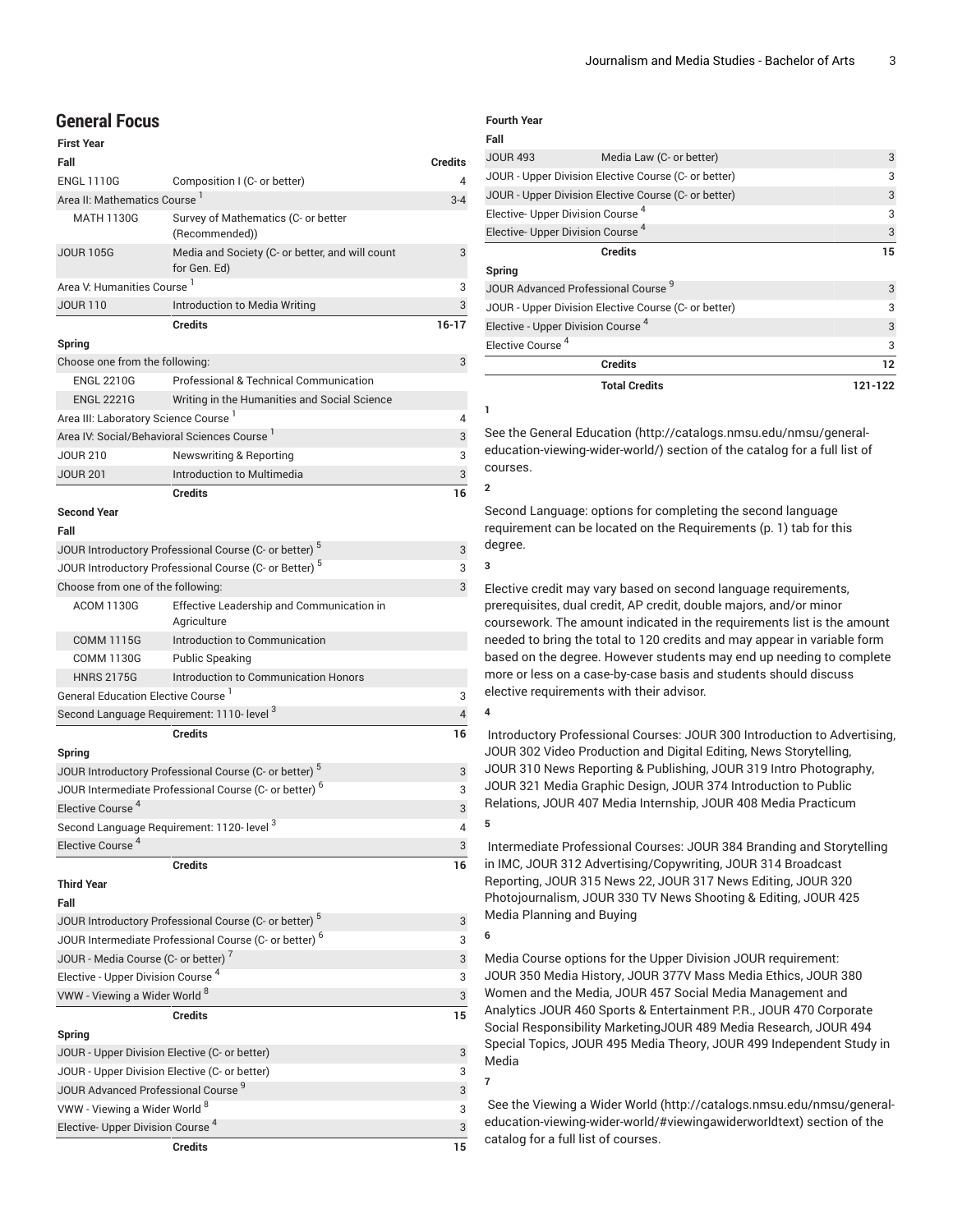#### **8**

Advanced/Capstone Professional Courses: JOUR 412 Documentary Photojournalism, JOUR 414 RTV Scriptwriting/Performance, JOUR 427 Multimedia Publishing JOUR 476 Public Relations Campaigns, JOUR 490 IMC Campaign

## **Strategic Communications (Ad/PR) Focus**

#### **First Year Fall Credits** ENGL 1110G Composition I (C- or better) 4 Area II: Mathematics Course <sup>1</sup> 3-4 MATH 1130G Survey of Mathematics (C- or better (Recommended)) JOUR 105G Media and Society (C- or better, and will count for Gen. Ed) 3 Area V: Humanities, C- or better <sup>1</sup> 3 JOUR 110 Introduction to Media Writing 3 **Credits 16-17 Spring** Choose one from the following: 3 ENGL 2210G Professional & Technical Communication ENGL 2221G Writing in the Humanities and Social Science Area III: Laboratory Science Course 1 4 Area IV: Social/Behavioral Science Course <sup>1</sup> 3 JOUR 201 **Introduction to Multimedia** 3 JOUR 210 Newswriting & Reporting 3 **Credits 16 Second Year Fall** Choose one from the following: 3 ACOM 1130G Effective Leadership and Communication in Agriculture COMM 1115G Introduction to Communication COMM 1130G Public Speaking HNRS 2175G Introduction to Communication Honors General Education Elective Course 1 3 Second Language Requirement: 1110- level<sup>2</sup> 4 JOUR 300 Introduction to Advertising 300 **Credits 13 Spring** Elective Course<sup>3</sup> 3 Elective Course<sup>3</sup> 3 Second Language Requirement: 1120-level<sup>2</sup> 4 JOUR 374 Introduction to Public Relations (C- or better) 3 **Credits 13 Third Year Fall** JOUR 312 Advertising/Copywriting (C- or better) 3 JOUR 425 Media Planning and Buying (C- or better) 3 JOUR 384 Branding and Storytelling in IMC (C- or better) 3 MKTG 311V Consumer Behavior (recommended VWW - Viewing a Wider World) 3 MKTG 303 Principles of Marketing (or GOVT class) 3 **Credits 15 Spring** JOUR 476 Public Relations Campaigns (C- or better in either) 3

|                                                 | <b>Total Credits</b>                                       | 121-122 |
|-------------------------------------------------|------------------------------------------------------------|---------|
|                                                 | <b>Credits</b>                                             | 12      |
| Elective Course                                 |                                                            | 3       |
| <b>MKTG 449</b>                                 | Promotion Management (or GOVT class)                       | 3       |
|                                                 | JOUR Upper Division Elective Course (C- or better)         | 3       |
| <b>JOUR 490</b>                                 | <b>IMC Campaign</b>                                        | 3       |
| Spring                                          | <b>Credits</b>                                             | 18      |
| <b>JOUR 457</b>                                 | Social Media Management and Analytics                      | 3       |
| Elective Course - Upper Division <sup>3</sup>   |                                                            | 3       |
| <b>MKTG 357</b>                                 | Internet and Social Media Marketing (or GOVT<br>Class) $5$ | 3       |
|                                                 | JOUR Upper Division Elective Course (C- or better)         | 3       |
| <b>JOUR 460</b>                                 | Sports & Entertainment P.R. (C- or better)                 | 3       |
| <b>JOUR 493</b>                                 | Media Law (C- or better)                                   | 3       |
| Fall                                            |                                                            |         |
| <b>Fourth Year</b>                              | <b>Credits</b>                                             | 18      |
| <b>JOUR 470</b>                                 | <b>Corporate Social Responsibility Marketing</b>           | 3       |
| Elective Course - Upper Division <sup>3</sup>   |                                                            | 3       |
| <b>MKTG 314</b>                                 | Advertising Strategy (or GOVT class) <sup>5</sup>          | 3       |
| VWW - Viewing a Wider World Course <sup>6</sup> |                                                            | 3       |
| JOUR - Media Course (C- or better) <sup>5</sup> |                                                            |         |

See the General [Education](http://catalogs.nmsu.edu/nmsu/general-education-viewing-wider-world/) ([http://catalogs.nmsu.edu/nmsu/general](http://catalogs.nmsu.edu/nmsu/general-education-viewing-wider-world/)[education-viewing-wider-world/\)](http://catalogs.nmsu.edu/nmsu/general-education-viewing-wider-world/) section of the catalog for a full list of courses.

#### Second Language: options for completing the second language requirement can be located on the [Requirements](#page-0-0) ([p. 1\)](#page-0-0) tab for this degree.

**3**

**4**

**5**

**6**

**1**

**2**

Elective credit may vary based on second language requirements, prerequisites, dual credit, AP credit, double majors, and/or minor coursework. The amount indicated in the requirements list is the amount needed to bring the total to 120 credits and may appear in variable form based on the degree. However students may end up needing to complete more or less on a case-by-case basis and students should discuss elective requirements with their advisor.

Students should take MKTG 303 Principles of Marketing but if PR students want to stay in Government area, it is recommended to double major in Government.

Media Courses: JOUR 350 Media History, JOUR 377V Mass Media Ethics, JOUR 380 Women and the Media, JOUR 460 Sports & Entertainment P.R., JOUR 489 Media Research, JOUR 494 Special Topics, JOUR 495 Media Theory, JOUR 499 Independent Study in Media

 See the [Viewing](http://catalogs.nmsu.edu/nmsu/general-education-viewing-wider-world/#viewingawiderworldtext) a Wider World [\(http://catalogs.nmsu.edu/nmsu/general](http://catalogs.nmsu.edu/nmsu/general-education-viewing-wider-world/#viewingawiderworldtext)[education-viewing-wider-world/#viewingawiderworldtext\)](http://catalogs.nmsu.edu/nmsu/general-education-viewing-wider-world/#viewingawiderworldtext) section of the catalog for a full list of courses.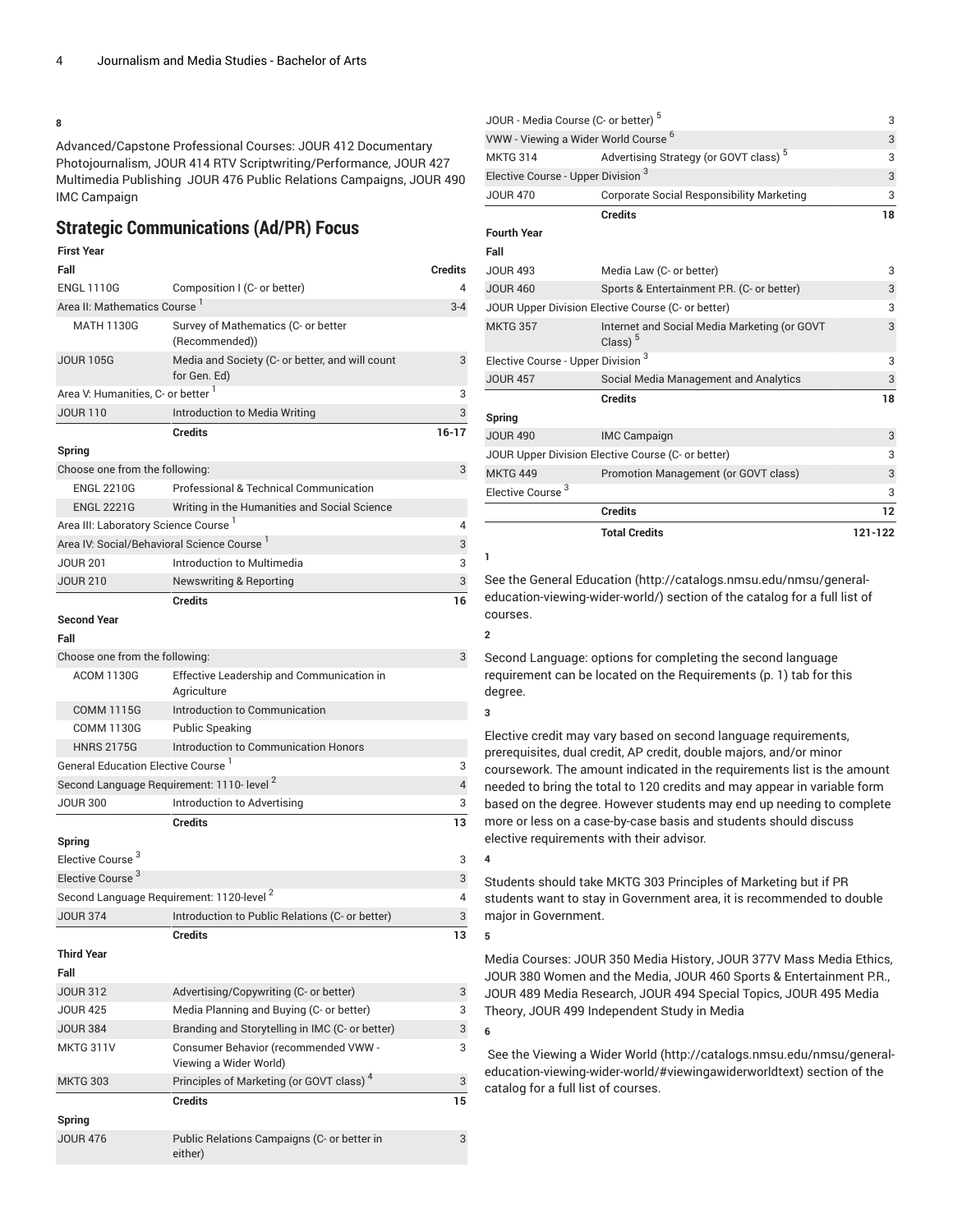## **Broadcasting Focus**

| <b>First Year</b>                                    |                                                                          |                |
|------------------------------------------------------|--------------------------------------------------------------------------|----------------|
| Fall                                                 |                                                                          | <b>Credits</b> |
| <b>ENGL 1110G</b>                                    | Composition I (C- or better)                                             | 4              |
| Area II: Mathematics Course <sup>1</sup>             |                                                                          | $3 - 4$        |
| <b>MATH 1130G</b>                                    | Survey of Mathematics (C- or better<br>(Recommended))                    |                |
| <b>JOUR 105G</b>                                     | Media and Society (C- or better, and will count<br>for Gen. Ed)          | 3              |
| Area V: Humanities Course, C- or better 1            |                                                                          | 3              |
| <b>JOUR 110</b>                                      | Introduction to Media Writing                                            | 3              |
|                                                      | Credits                                                                  | $16-17$        |
| Spring                                               |                                                                          |                |
| <b>JOUR 210</b>                                      | <b>Newswriting &amp; Reporting</b>                                       | 3              |
| <b>JOUR 201</b>                                      | Introduction to Multimedia                                               | 3              |
| Choose one from the following:                       |                                                                          | 3              |
| <b>ENGL 2210G</b>                                    | Professional & Technical Communication                                   |                |
| <b>ENGL 2221G</b>                                    | Writing in the Humanities and Social Science                             |                |
| Area III: Laboratory Science Course <sup>1</sup>     |                                                                          | 4              |
|                                                      | Area IV: Social/Behavioral Sciences Course '                             | 3              |
| <b>Second Year</b><br>Fall                           | <b>Credits</b>                                                           | 16             |
| <b>JOUR 302</b>                                      | Video Production and Digital Editing, News                               | 3              |
|                                                      | Storytelling                                                             |                |
| <b>JOUR 319</b>                                      | Intro Photography                                                        | 3              |
| Choose one from the following:                       |                                                                          | 3              |
| <b>ACOM 1130G</b>                                    | Effective Leadership and Communication in<br>Agriculture                 |                |
| <b>COMM 1115G</b>                                    | Introduction to Communication                                            |                |
| <b>COMM 1130G</b>                                    | <b>Public Speaking</b>                                                   |                |
| <b>HNRS 2175G</b>                                    | Introduction to Communication Honors                                     |                |
| General Education Elective Course <sup>1</sup>       |                                                                          | 3              |
|                                                      | Second Language Requirement: 1110- level 3                               | 4              |
|                                                      | <b>Credits</b>                                                           | 16             |
| Spring                                               |                                                                          |                |
| Elective Course <sup>4</sup>                         | Second Language Requirement: 1120-level <sup>3</sup>                     | 4              |
| Elective Course <sup>4</sup>                         |                                                                          | 3<br>3         |
|                                                      | JOUR - Introductory Professional Course (C- or better) $^5$              | 3              |
|                                                      | JOUR Intermediate Professional Course (C- or better)                     | 3              |
|                                                      | <b>Credits</b>                                                           | 16             |
| <b>Third Year</b>                                    |                                                                          |                |
| Fall                                                 |                                                                          |                |
| <b>JOUR 314</b>                                      | Broadcast Reporting (C- or better)                                       | 3              |
| <b>JOUR 330</b>                                      | TV News Shooting & Editing (C- or better)                                | 3              |
| JOUR - Introductory Professional Course <sup>5</sup> |                                                                          | 3              |
| VWW - Viewing a Wider World <sup>6</sup>             |                                                                          | 3              |
| Elective Course <sup>4</sup>                         |                                                                          | 3              |
|                                                      | <b>Credits</b>                                                           | 15             |
| Spring                                               |                                                                          |                |
| <b>JOUR 315</b>                                      | News 22 (C- or better)                                                   | 3              |
| VWW - Viewing a Wider World Course <sup>6</sup>      |                                                                          | 3              |
|                                                      | JOUR - Advanced/Capstone Professional Course (C- or better) <sup>7</sup> | 3              |
| Elective Course - Upper Division <sup>4</sup>        |                                                                          | 3              |
| Elective Course - Upper Division <sup>4</sup>        |                                                                          | 3              |
|                                                      | <b>Credits</b>                                                           | 15             |

#### **Fourth Year**

| Fall                                          |                                                    |         |
|-----------------------------------------------|----------------------------------------------------|---------|
| <b>JOUR 493</b>                               | Media Law (C- or better)                           | 3       |
|                                               | JOUR Upper Division Elective Course (C- or better) | 3       |
|                                               | JOUR Upper Division Elective Course (C- or better) | 3       |
| Elective Course - Upper Division <sup>4</sup> |                                                    | 3       |
| Elective Course - Upper Division <sup>4</sup> |                                                    | 3       |
|                                               | <b>Credits</b>                                     | 15      |
| Spring                                        |                                                    |         |
| <b>JOUR 414</b>                               | RTV Scriptwriting/Performance (C- or better)       | 3       |
|                                               | JOUR - Media Course (C- or Better) 8               | 3       |
| Elective - Upper Division Course <sup>4</sup> |                                                    | 3       |
| Elective Course <sup>4</sup>                  |                                                    | 3       |
|                                               | <b>Credits</b>                                     | 12      |
|                                               | <b>Total Credits</b>                               | 121-122 |
| ш                                             |                                                    |         |

See the General [Education](http://catalogs.nmsu.edu/nmsu/general-education-viewing-wider-world/) ([http://catalogs.nmsu.edu/nmsu/general](http://catalogs.nmsu.edu/nmsu/general-education-viewing-wider-world/)[education-viewing-wider-world/\)](http://catalogs.nmsu.edu/nmsu/general-education-viewing-wider-world/) section of the catalog for a full list of courses

Second Language: options for completing the second language requirement can be located on the [Requirements](#page-0-0) ([p. 1\)](#page-0-0) tab for this degree.

**3**

**2**

Elective credit may vary based on second language requirements, prerequisites, dual credit, AP credit, double majors, and/or minor coursework. The amount indicated in the requirements list is the amount needed to bring the total to 120 credits and may appear in variable form based on the degree. However students may end up needing to complete more or less on a case-by-case basis and students should discuss elective requirements with their advisor.

## **4**

Introductory Professional Courses: JOUR 302 Video Production and Digital Editing, News Storytelling

**5**

**6**

**7**

See the [Viewing](http://catalogs.nmsu.edu/nmsu/general-education-viewing-wider-world/#viewingawiderworldtext) a Wider World [\(http://catalogs.nmsu.edu/nmsu/general](http://catalogs.nmsu.edu/nmsu/general-education-viewing-wider-world/#viewingawiderworldtext)[education-viewing-wider-world/#viewingawiderworldtext\)](http://catalogs.nmsu.edu/nmsu/general-education-viewing-wider-world/#viewingawiderworldtext) section of the catalog for a full list of courses.

### Advanced/Capstone Professional Courses: [JOUR 412](/search/?P=JOUR%20412) Documentary Photojournalism, [JOUR 414](/search/?P=JOUR%20414) RTV Scriptwriting/Performance, JOUR 427 Multimedia Publishing [JOUR 476](/search/?P=JOUR%20476) Public Relations Campaigns, [JOUR 490](/search/?P=JOUR%20490) Advertising Campaigns

Media Course options for the Upper Division JOUR requirement: [JOUR 350](/search/?P=JOUR%20350) Media History, [JOUR 377V](/search/?P=JOUR%20377V) Mass Media Ethics, [JOUR 380](/search/?P=JOUR%20380) Women and the Media, JOUR 457 Social Media Management and Analytics [JOUR 460](/search/?P=JOUR%20460) Sports & Entertainment P.R., JOUR 470 Corporate Social Responsibility Marketing [JOUR 489](/search/?P=JOUR%20489) Media Research, [JOUR 494](/search/?P=JOUR%20494) Special Topics, [JOUR 495](/search/?P=JOUR%20495) Media Theory, [JOUR 499](/search/?P=JOUR%20499) Independent Study in Media